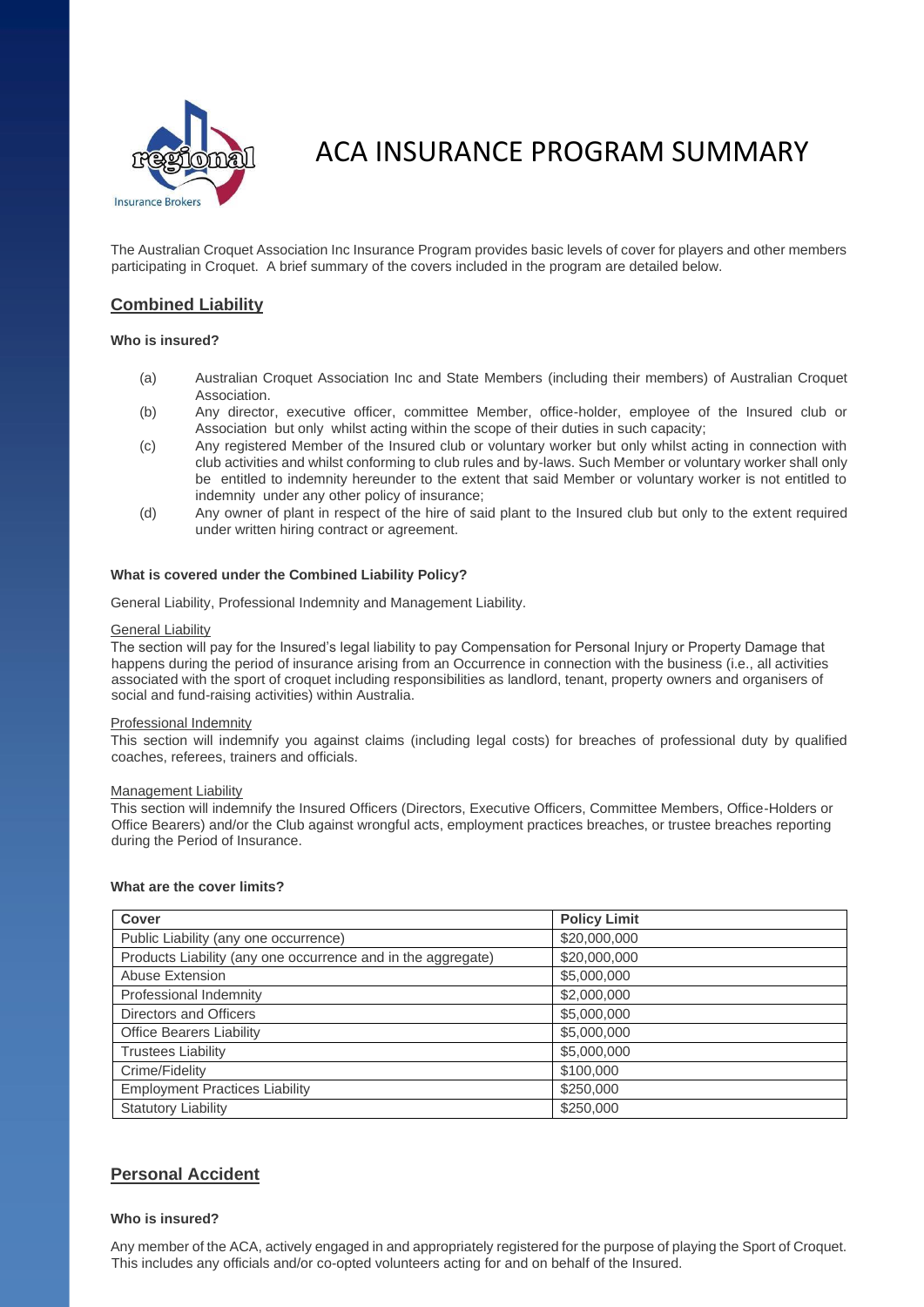# **What is covered?**

Personal accident cover for injuries. This includes but is not limited to capital benefits, as well as Non-Medicare benefits such as: private hospital accommodation, ambulance treatment costs, chiropractic costs, dental services, ancillary medical products, orthotics, splints and prostheses.

# **Scope of cover**

- (a) Playing in official matches under the auspices of the Insured.
- (b) Engaged in organised training or practice (including practice matches) for the Sport as noted in the Schedule.
- (c) Travelling directly to or from or between activities in (a) or (b) above and the Insured Person's Normal Place of Residence or Place of Employment.
- (d) Staying away from the Insured Person's home district including overseas travel during a tour for the purpose of participating in representative matches and/or any other games duly authorised by The Insured. (e) Actually engaged in administrative or organised social activities of The Insured.

**What are the cover limits?** 

| <b>Cover</b>             | <b>Policy Limit</b>                          |
|--------------------------|----------------------------------------------|
| <b>Capital Benefits</b>  | \$50,000                                     |
| <b>Medical Benefits</b>  | 50%                                          |
| <b>Physio Benefits</b>   |                                              |
| - Visits 1 to 5          | 95% of the fee charged less rebates          |
| - Visits 6 to 10         | 80% of the fee charged less rebates          |
| - All other Visits       | 75% of the fee charged less rebates          |
| Loss of Income           | Whichever is lesser - 75% net income lost or |
|                          | \$250 per Week                               |
| <b>Injury Assistance</b> | \$1,500                                      |

# **Corporate Travel**

# **Who is insured?**

Directors, Executives, Employees, Consultants, Accompanying Spouse and Dependant Children. (Please refer to schedule for age limitations – Under 101 year of age.or under 75 years of age limitations apply)

### **What is covered?**

This policy insures against a range of risks that may arise during travel undertaken during the policy period. Key benefits include: medical and medical evacuation expenses; loss of deposits and additional expenses; loss of or damage to luggage, personal effects and money; rental vehicle excess cover and personal liability.

### **Scope of cover**

Travel undertaken on the business of the Insured which is authorised by the Insured and shall include associated leisure travel provided always such travel involves a destination outside a radius of 100 kilometres from the place of departure for the commencement of the Travel excluding everyday travel to and from the Insured Person's place of business.

### **What are the policy cover limits?**

| <b>Policy Cover</b>                                           | <b>Policy Limit</b> |
|---------------------------------------------------------------|---------------------|
| <b>Overseas Medical Expenses</b>                              | Unlimited           |
| Loss of Deposits and Additional Expenses                      | Unlimited           |
| <b>Other Expenses</b>                                         |                     |
| In Hospital Cash Benefit - \$200 per day<br>(a)               | \$5,000             |
| In Hospital Coma Benefit - \$300 per day<br>(b)               | \$21,000            |
| Legal Expenses<br>(c)                                         | \$50,000            |
| Hijack - \$2,000 per day<br>(d)                               | \$40,000            |
| (e)<br>Overbooked Flight                                      | \$2,500             |
| <b>Additional Domestic Travel Benefit</b><br>(f)              | \$2,500             |
| (g) Pet Care Benefit - \$50 per day                           | \$500               |
| Luggage, Personal Effects, Travel Documents and Credit Cards: | \$20,000            |
| - Mislaid Luggage                                             | \$3,000             |
| - Credit Card Fraud                                           | \$3,000             |
| - Keys and Locks                                              | \$1,000             |
| - Money                                                       | \$5,000             |
| Death and Capital Benefits                                    | \$250,000           |
| Alternative Employee or Resumption of Assignment Expenses     | \$10,000            |
| Political Risk and Natural Disaster Evacuation Expenses       | \$50,000            |
| <b>Missed Transport Connection</b>                            | \$2,000             |
| <b>Rental Vehicle Excess Cover</b>                            | \$5,000             |
| Kidnap and Ransom and Extortion                               | \$500,000           |